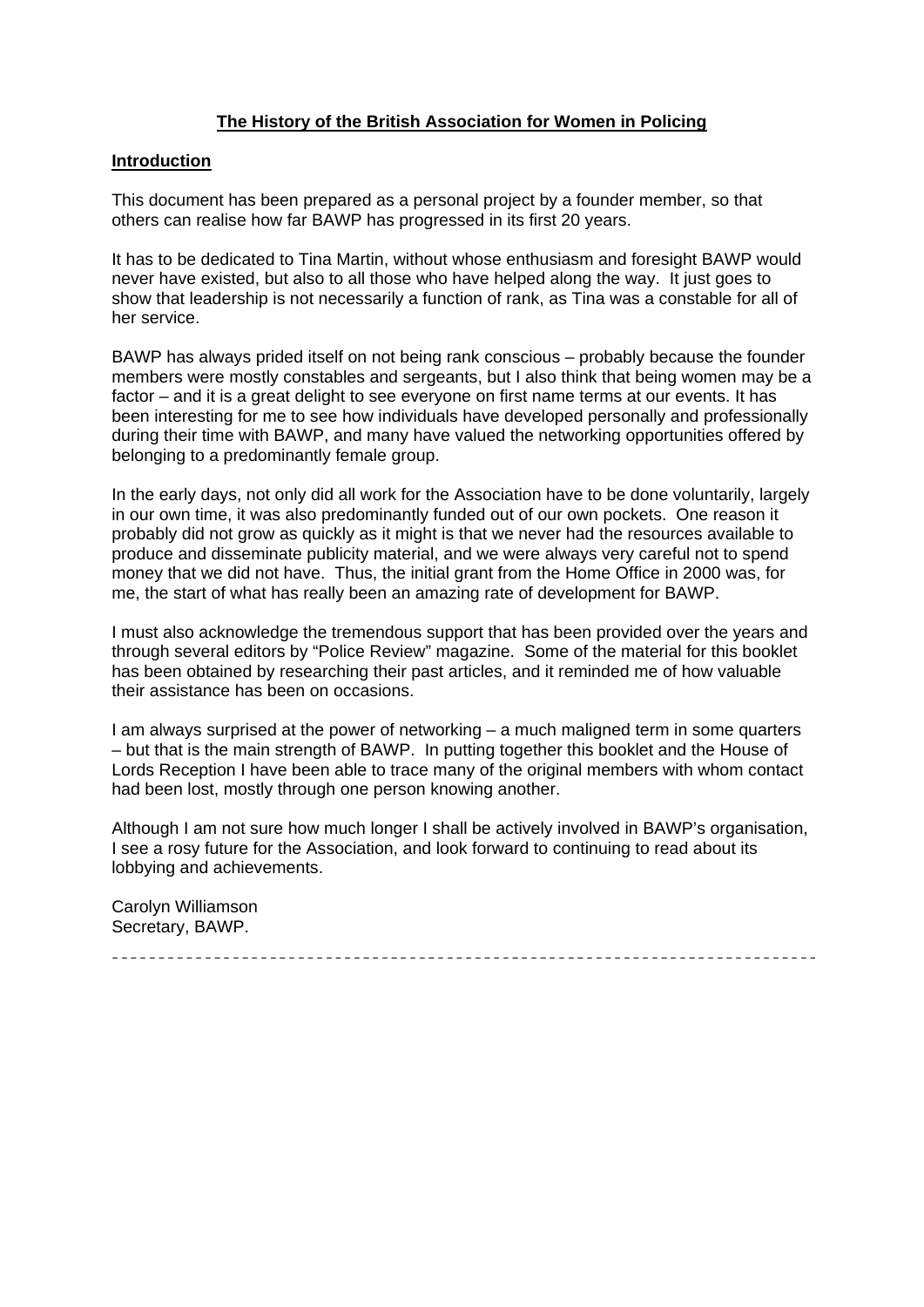#### **In the beginning**

In 1985, a small article about the International Association of Women Police (IAWP) was featured in 'Police Review' magazine. The originator, Joan Lock, a retired Metropolitan Police Officer and an accomplished author, was unwittingly responsible for the formation of the British Association of Women Police. This article, together with two others by Joan Lock in 1986, prompted Constable Tina Martin from Derbyshire Constabulary to discover more about the Association. She attended the IAWP's Training Conference in the States in 1986, at her own expense, and came back enthused to do something similar in the UK.

Tina placed a letter in 'Police Review' inviting policewomen from around the UK, to attend a lunchtime meeting at Chesterfield, Derbyshire on 1st March 1987. 15 women from 8 forces (including, interestingly, two from the MOD Police) attended this meeting, along with Joan Lock and a lone male officer - the local Superintendent, representing Derbyshire Constabulary's Chief Constable. The cost was £7.50 each for a 3 course meal and afternoon coffee!

At this meeting, various issues were discussed but principally the formation of a British section of the IAWP. The following month saw a second meeting and it was then that the British Association of Women Police was formed using the constitution of the IAWP as its guide. Officers at the meeting elected a Committee and it was decided that a British section would benefit from being affiliated to the IAWP but needed to retain a separate identity so as to ensure that the needs of British policewomen were served to the full. The first funding was a £50 grant from IAWP and £1 from each of those present at the April meeting.

Although at that time the Association was aimed principally at policewomen, male colleagues have always been able to join as full members, and police support staff (as they were called at that time) were able to join as Associate members initially, but this was amended in 1998 to give them full recognition.

# **Links with the IAWP**

Although this was the start of the current BAWP, it was not the first time that British women had been involved with the IAWP. Indeed, Margaret Damer Dawson, founder of the Women Police Service, was on the original committee.

The history of the IAWP can be traced back to 1915. In that year, an organisation was formed in the USA called the International Policewomen's Association. Formed with assistance, support and approval of the International Association of Chiefs of Police, the Association was dissolved in 1956 to re-emerge as the International Association of Women Police. The constitution was revised and updated and its objectives clearly defined.

The IAWP has evolved steadily since 1956 with the introduction of the Annual Training Conferences in 1963 and the inclusion of male officers as full IAWP members in 1976. The 1970s saw the beginnings of real change in the roles undertaken by women officers. At the fourth regional seminar in May 1972, Sgt Rita Ostrander, a past president of the IAWP, told her audience, '… the stereotype of policewomen is rapidly changing from the muscular, masculine, middle-aged matron in orthopaedic shoes who knits between prisoners; to a picture of femininity with Sergeant's stripes, in the Chief's office, or a long haired hippy in the Narcotic Squad'.

In 1978, Constable Hilary Pownall from the Sussex Constabulary gave a presentation to that year's Annual Training Conference while she was in the USA on a Churchill Scholarship.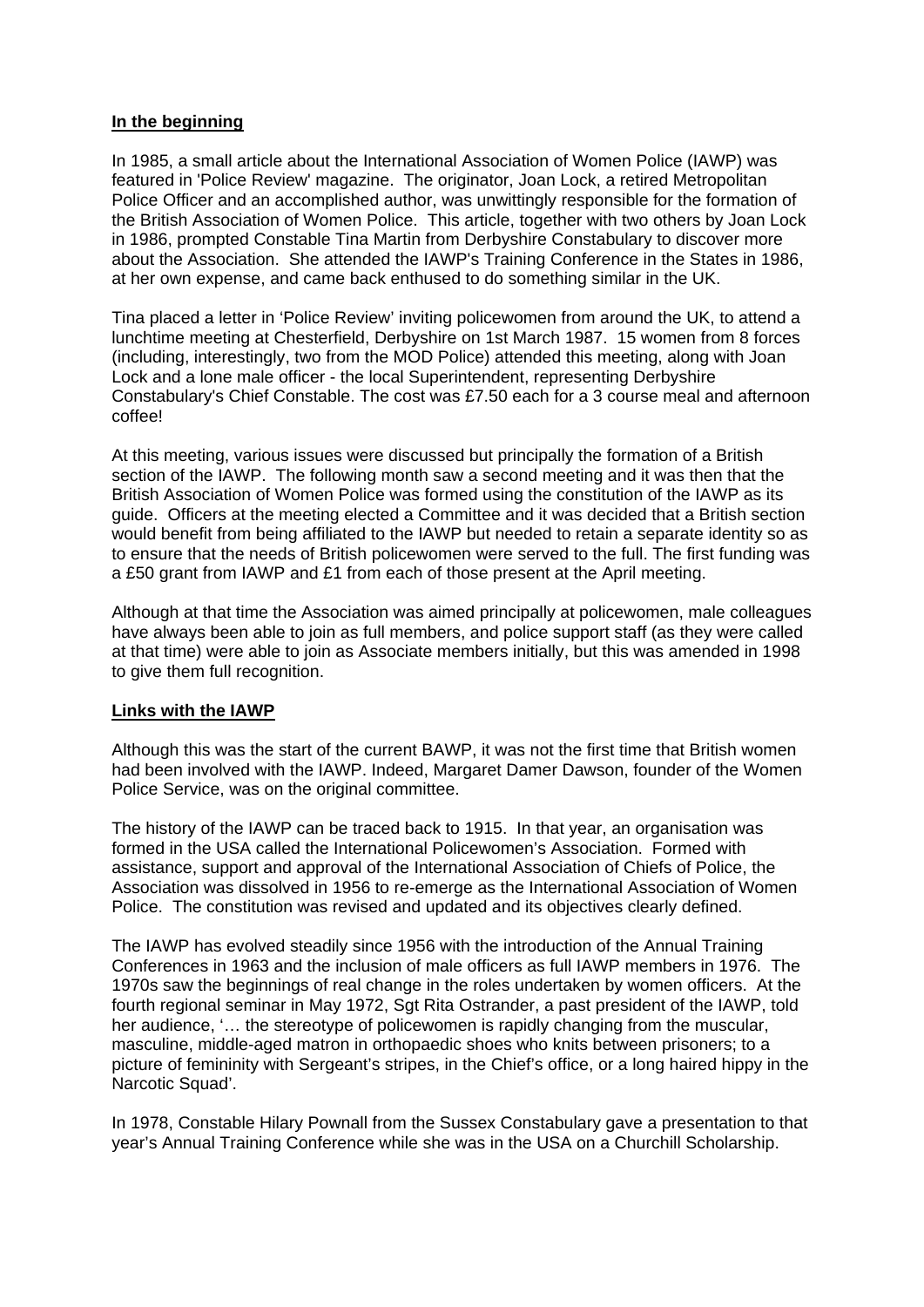The 1980s saw the Annual Conferences being addressed by Daphne Skillern, retired Metropolitan Police Commander, on the subject of women and leadership, and Constable Gail Thompson from Lothian and Borders who spoke on the life and work of the British policewoman.

The 25th IAWP Annual Training Conference in New York saw the attendance of 9 police officers from a number of different forces. Tina Martin, by then the BAWP Chairman, was also awarded the IAWP honour of International Officer of the Year for 1987 in recognition of her work to develop membership of the IAWP.

Links with the IAWP have remained strong, with the 34th IAWP Conference (in 1996) and the 43rd (in 2005) being held in the UK, in Birmingham and Leeds respectively. Additionally, Jane Townsley, one of the organisers of the Leeds conference, after a spell as Regional Coordinator, became 1st Vice President in 2006, and has been one of the leaders in reforming the way in which the IAWP conducts its business.

#### **Onward and Upward!**

In the years that followed, membership growth and recognition for the BAWP was slow but the 1990s saw renewed and stimulated interest in all aspects of women in society. Career breaks, part-time working and the promotion of equal opportunities thrust the concept of the BAWP into the foreground.

Through the hard work of some members of the Committee, support was gained from some individual senior police officers, the Association of Chief Police Officers (ACPO) and the Police Federation of England & Wales. Membership began to increase and interest was stimulated throughout the United Kingdom. BAWP has always included the non-geographic and military police forces in its membership, making it unique amongst police associations.

BAWP has also formed a close association with the European Network for Policewomen (ENP), which was founded in the Netherlands in 1989 and was initially funded by the Dutch government. The ENP inspired the European Conference 'Quality Through Equality' at the Police Staff College, Bramshill, in March 1992 and the British Association of Women Police assisted behind the scenes in the organisation and running of the Conference. Mr Baden Skitt, the then Chief Constable of Hertfordshire Constabulary and Equalities Spokesman of ACPO, addressed the Conference on the opening day by acknowledging and welcoming support groups within the police service, and giving some graphic examples of the inequalities then being experienced by some women.

Although it may not have been realised at the time, this conference was something of a watershed in furthering the cause of equality of opportunity for women in the police service, and certainly didn't do any harm to those involved! Some of those on the organising committee for this event were Acting Chief Inspector Julie Spence of Avon & Somerset Constabulary, now Chief Constable of Cambridgeshire Constabulary and President of BAWP; Chief Inspector Anne Summers, also Avon & Somerset, who eventually retired as Deputy Chief Constable of West Midlands Police; and Superintendent Della Cannings of Devon & Cornwall Constabulary, who retired in 2007 from being Chief Constable of North Yorkshire Police.

The ties with the IAWP and ENP were further strengthened in 1996 when BAWP, as an affiliate organisation, hosted the 34th IAWP Training Conference in Birmingham and invited ENP to hold its own biennial conference alongside it. This was the first time that the IAWP conference had been held outside North America, and showed what could be achieved. It was also the first time that a training event on this scale was open to all ranks of police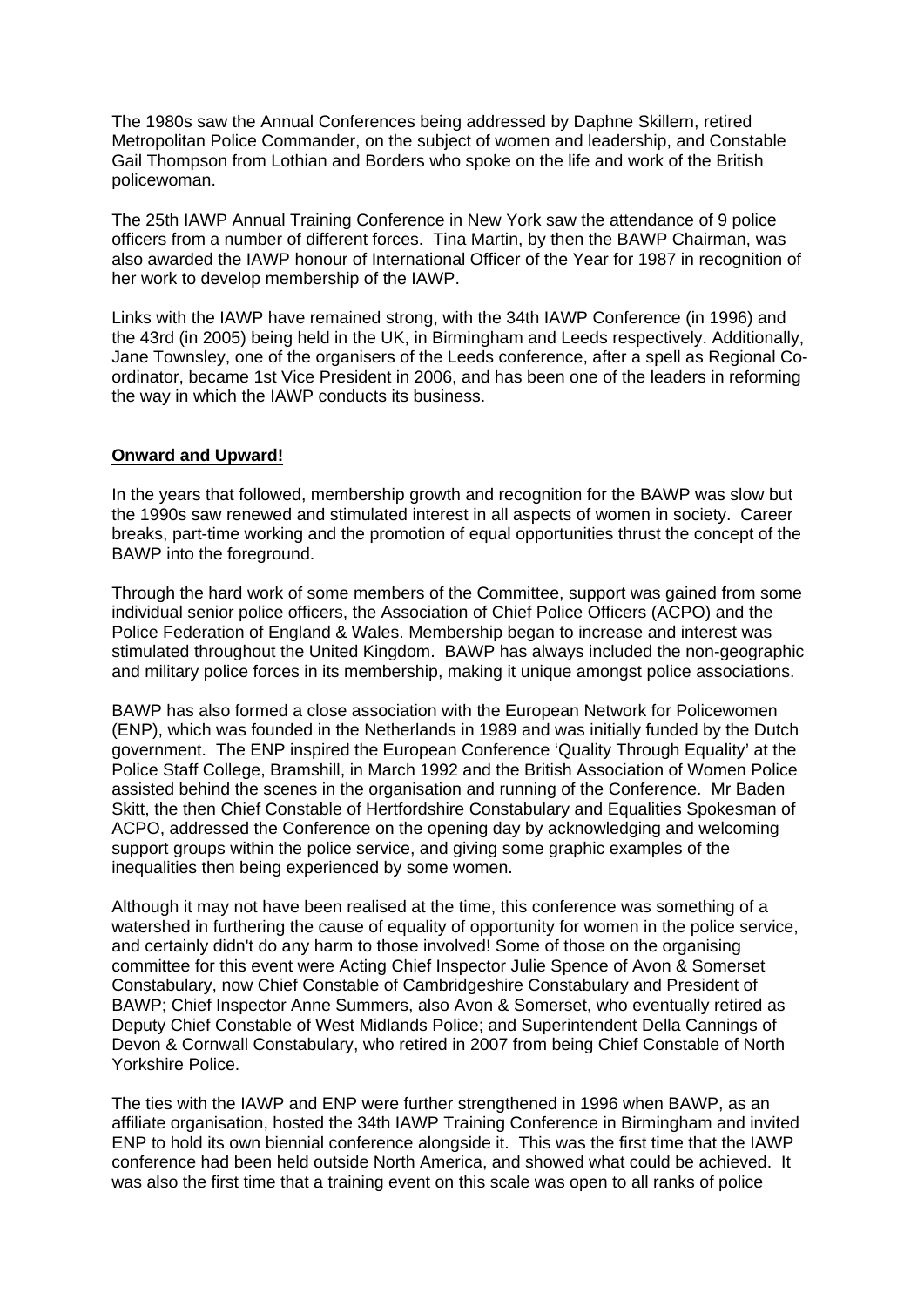officer and staff, not just a specific sector. Since then, it has been held in Canberra, Australia in 2002, again in the UK in 2005, and is in Darwin, Australia in 2008. In addition, BAWP was instrumental in getting ENP formally represented on the IAWP Board of Directors.

In 1997 BAWP took another step forward when it created the position of President, and elected Commander Judy Davison of City of London Police as the first incumbent. The benefit of having an ACPO ranking woman openly supporting the Association once again raised the Association's public profile, and this has been increased even further by her successor, Julie Spence. When Julie took over the mantle, in 2000, she was Assistant Chief Constable in Thames Valley Police, and has since progressed through the ranks, becoming Chief Constable of Cambridgeshire Constabulary in 2005.

# **Recognition at last!**

During 1999, under Judy Davison's leadership, the Home Office finally acknowledged the existence and value of BAWP and, following a meeting with the then Secretary of State, Charles Clarke, was offered a grant for 2000/2001. At the time, in an article in 'Police Review' she said "At present a small committee of dedicated people do all the work for BAWP in their spare time. We need a full time coordinator to carry out all the important tasks such as over-viewing and co-ordinating national research. We need a coordinator to expand our work and meet the demands we know exist." It enabled BAWP to establish a proper administrative structure and expand both its membership base and the services it can offer to those members. Since then funding has continued and has gradually increased, enabling BAWP to develop far beyond the wildest dreams of its founders.

The first National Co-ordinator was in fact only part time (officially!), and was a recently retired Superintendent from Greater Manchester Police, Irene Divine. Thanks to her hard work and persistence, BAWP became accepted as an organisation the Home Office wanted to do business with, and she was able to raise the profile of BAWP nationally. The reins were passed to Inspector Liz Owsley in 2005, who was seconded full time from the Metropolitan Police Service – another milestone. Liz has been able to build on Irene's work and achieve even greater recognition for BAWP. She has also been able to work more closely with other support organisations, develop a network of regional contacts, and another of women in specialist roles.

One indication of the general acceptance of BAWP as a serious and legitimate organisation came in 2002 when it was invited to participate in the police contingent that marched down the Mall in London to mark the Queen's Golden Jubilee. A group of 19 women officers from 15 different police forces assembled in a meeting room at the House of Commons on Tuesday 4 June before joining the rest of the group in Horse Guard's Road for much-needed marching practice in the morning. They then returned to the House of Commons to get changed prior to moving off at 15.46, passing Her Majesty the Queen outside Buckingham Palace at 16.06 – planned with military precision! Those who participated were given their Golden Jubilee Medals on the day, ahead of the main distribution, and will never forget the roar of the crowds as they marched down the Mall. The day ended in spectacular fashion with a real grandstand view of the Red Arrows and Concorde flypast from the roof of the House of Commons.

# **Gender Agenda**

In 2001 BAWP was involved in the launch of a document and philosophy entitled the "Gender Agenda". This was created by a group of individuals, mostly women, who between them represented most of the staff associations and organisations for police officers in the UK, or who were interested parties in the effort to get things moving. At the time it concentrated principally on the needs of women officers, but acknowledged that other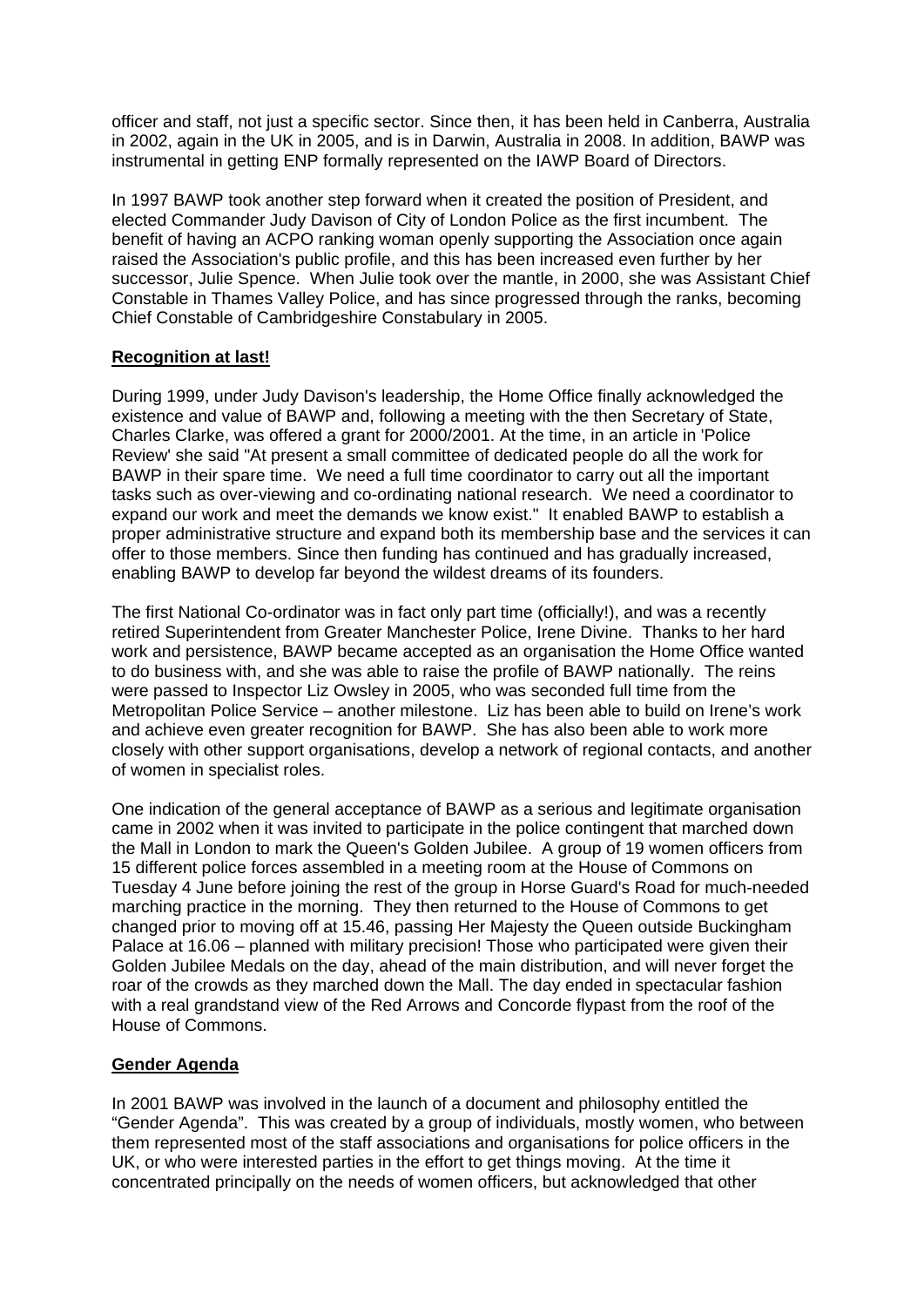women in the service, and some men, experienced similar challenges. It was always intended to be a living document, and regular reports were posted on progress. Her Majesty's Inspectorate of Police (HMIC) included involvement in the Gender Agenda as one of the points covered by its Basic Command Unit inspections, and reference has been made to it in several Home Office documents.

By 2005, however, it was felt that the time was ripe for a total revamp of the Gender Agenda, and 16 workshops were held across the UK in early 2006 in order to get updated information on the issues raised in the original document, and to look for any new ones. The information received from these workshops was processed, and emerged in October 2006 as the new "Gender Agenda 2". In line with both BAWP policy to be totally inclusive, and current practice in the police service, the needs of all female personnel were included in the new document, not just police officers.

### **BAWP into the 21st Century**

In furtherance of one of its aims, BAWP now runs at least two professional development days a year. The theme is chosen to reflect current concerns, and they have covered a very wide range of topics - a few being Body Armour for Women; Violence against Women; Building Alternative Working Practices; and Women's Health.

The other aspect of BAWP that has improved beyond measure is its 'shopfront' quarterly magazine "Grapevine". What started as a few sheets of typing on a stencil to produce a duplicated black and white newsletter has evolved into a professionally produced full colour magazine with photographs. The website has also been through a few versions, the latest being professionally designed with additional features, and is accessed by a wide range of people seeking information on relevant issues. A series of information leaflets has also been produced and updated.

In 2006 BAWP inaugurated its own Annual Awards to recognise the contributions of women within the police service. These are awarded in a number of different categories, and the winner in each then goes forward to the IAWP awards. The calibre of nominees is shown by the fact that, in each of its first two years, three of the BAWP winners went on to be recognised by the IAWP, and interest has been expressed by another sponsor to establish another category.

As we move into the 21st century, BAWP is playing a full part in providing a platform for the views of women in the police service to be put forward at the highest levels. It has representatives on numerous Home Office working groups, and is regularly consulted on issues affecting women. Its corporate membership extends to most UK police forces, some individual specialist departments and command units, the Association of Police Authorities, some Police Authorities, and commercial organisations. It is unique in that it encompasses national and geographic police forces from all over the UK, military police, and organisations with law enforcement responsibilities.

Although it is no longer used, when it was founded, BAWP adopted the motto 'Animo et Scientia' which translated means 'with courage and knowledge' – surely the qualities of the professional police officer!

There is much more that could be said, but that will have to wait for another publication, and final thanks must go to the various companies and organisations that have supported BAWP in many ways over the years, including Police Mutual Assurance Society for its assistance with the publication of this booklet.